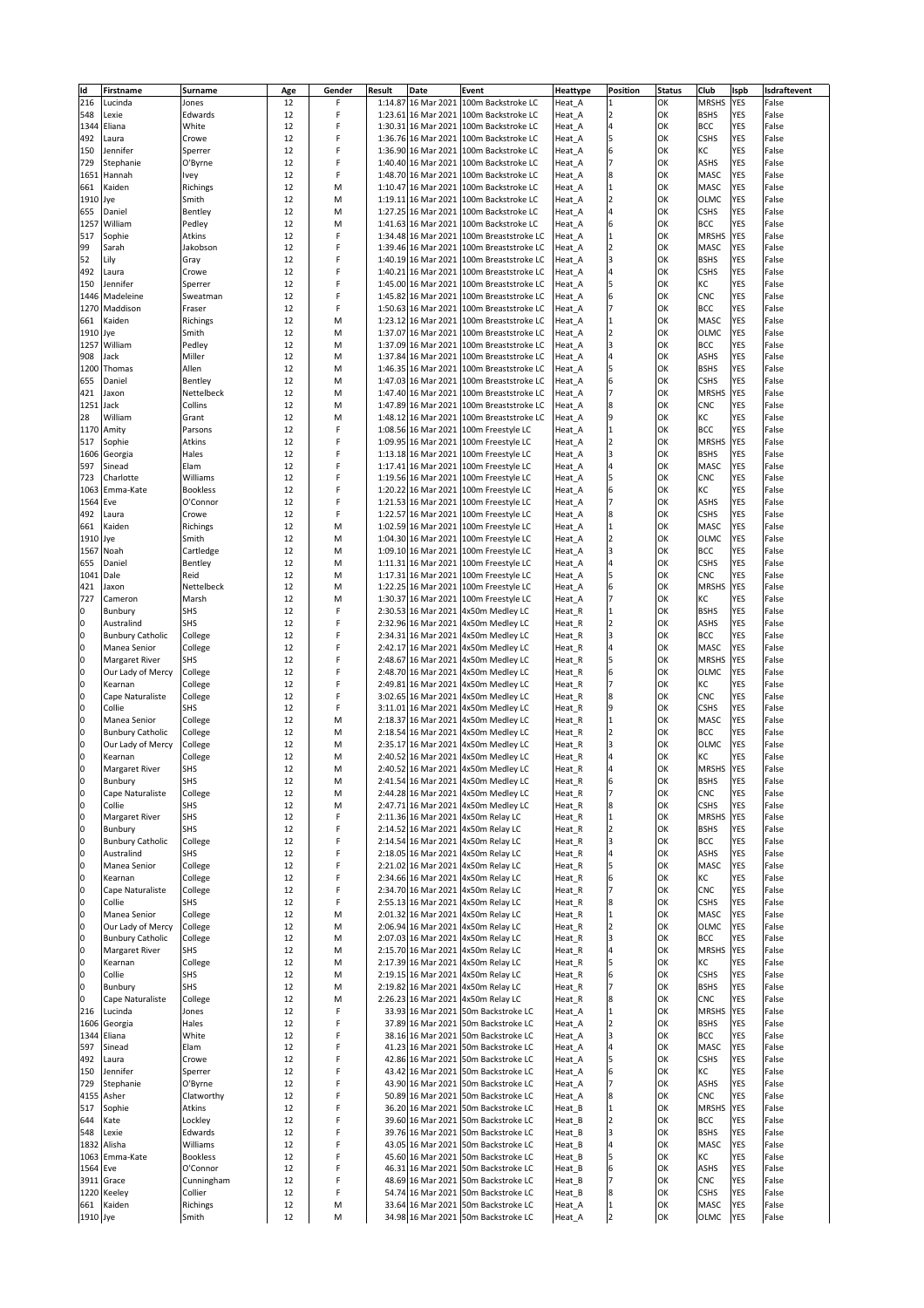| 371        | Claude         | Sheridan        | 12 | M |  | 36.67 16 Mar 2021 50m Backstroke LC   | Heat A            | 3              | OK         | KC           | <b>YES</b> | False |
|------------|----------------|-----------------|----|---|--|---------------------------------------|-------------------|----------------|------------|--------------|------------|-------|
| 655        | Daniel         | Bentley         | 12 | M |  | 38.82 16 Mar 2021 50m Backstroke LC   | Heat <sub>A</sub> | $\overline{4}$ | OK         | <b>CSHS</b>  | <b>YES</b> | False |
| 1812 Jack  |                | Miller          | 12 | M |  | 40.96 16 Mar 2021 50m Backstroke LC   | Heat <sub>A</sub> | 5              | OK         | <b>CNC</b>   | <b>YES</b> | False |
|            | 1257 William   | Pedley          | 12 | M |  | 42.16 16 Mar 2021 50m Backstroke LC   | Heat A            | 6              | OK         | <b>BCC</b>   | <b>YES</b> | False |
| 1041 Dale  |                | Reid            | 12 | M |  | 44.96 16 Mar 2021 50m Backstroke LC   | Heat <sub>A</sub> | 17             | OK         | <b>CNC</b>   | <b>YES</b> | False |
|            | 1256 Andaman   | Palmer          | 12 | M |  | 47.53 16 Mar 2021 50m Backstroke LC   | Heat <sub>A</sub> | 8              | OK         | <b>BSHS</b>  | <b>YES</b> | False |
| 421        | Jaxon          | Nettelbeck      | 12 | M |  | 48.72 16 Mar 2021 50m Backstroke LC   | Heat <sub>A</sub> | 9              | OK         | <b>MRSHS</b> | <b>YES</b> | False |
| 385        | Camden         | Smith           | 12 | M |  | 37.63 16 Mar 2021 50m Backstroke LC   | Heat <sub>B</sub> |                | OK         | <b>MASC</b>  | YES        | False |
|            | 1341 Charlie   | Bell            | 12 | M |  | 37.97 16 Mar 2021 50m Backstroke LC   | Heat B            |                | OK         | <b>CSHS</b>  | <b>YES</b> | False |
|            | 1345 Tristan   | White           | 12 | M |  | 39.50 16 Mar 2021 50m Backstroke LC   | Heat <sub>B</sub> | 3              | OK         | <b>BCC</b>   | <b>YES</b> | False |
| 727        | Cameron        | Marsh           | 12 | M |  | 44.39 16 Mar 2021 50m Backstroke LC   | Heat <sub>B</sub> |                | OK         | KC           | <b>YES</b> | False |
|            | 1200 Thomas    | Allen           | 12 | M |  | 47.61 16 Mar 2021 50m Backstroke LC   | Heat_B            | 5              | OK         | <b>BSHS</b>  | <b>YES</b> | False |
| 3173       | Geordie        | Beal            | 12 | M |  | 54.71 16 Mar 2021 50m Backstroke LC   | Heat <sub>B</sub> | 99             | <b>DSQ</b> | <b>CNC</b>   | <b>NO</b>  | False |
| 517        | Sophie         | <b>Atkins</b>   | 12 |   |  | 43.44 16 Mar 2021 50m Breaststroke LC | Heat A            |                | OK         | <b>MRSHS</b> | <b>YES</b> | False |
| 52         | Lily           | Gray            | 12 |   |  | 43.59 16 Mar 2021 50m Breaststroke LC | Heat <sub>A</sub> | $\overline{2}$ | OK         | <b>BSHS</b>  | <b>YES</b> | False |
| 644        | Kate           | Lockley         | 12 |   |  | 44.03 16 Mar 2021 50m Breaststroke LC | Heat <sub>A</sub> | 3              | OK         | <b>BCC</b>   | <b>YES</b> | False |
| 99         | Sarah          | Jakobson        | 12 |   |  | 44.20 16 Mar 2021 50m Breaststroke LC | Heat <sub>A</sub> |                | OK         | <b>MASC</b>  | <b>YES</b> | False |
| 492        | Laura          | Crowe           | 12 |   |  | 45.49 16 Mar 2021 50m Breaststroke LC | Heat <sub>A</sub> | 5              | OK         | <b>CSHS</b>  | <b>YES</b> | False |
|            | 1446 Madeleine | Sweatman        | 12 |   |  | 46.39 16 Mar 2021 50m Breaststroke LC | Heat <sub>A</sub> | 6              | OK         | <b>CNC</b>   | <b>YES</b> | False |
|            | 1063 Emma-Kate | <b>Bookless</b> | 12 |   |  | 46.39 16 Mar 2021 50m Breaststroke LC | Heat <sub>A</sub> | 6              | OK         | <b>KC</b>    | <b>YES</b> | False |
| 148        | Megan          | Bain            | 12 |   |  | 47.22 16 Mar 2021 50m Breaststroke LC | Heat <sub>B</sub> |                | OK         | <b>BSHS</b>  | <b>YES</b> | False |
| 1715 Salli |                | Howden-Woodland | 12 |   |  | 48.00 16 Mar 2021 50m Breaststroke LC | Heat <sub>B</sub> |                | OK         | <b>MRSHS</b> | <b>YES</b> | False |
| 1740 Ella  |                | <b>McGuire</b>  | 12 |   |  | 48.68 16 Mar 2021 50m Breaststroke LC | Heat <sub>B</sub> | 3              | OK         | KC           | <b>YES</b> | False |
| 1564 Eve   |                | O'Connor        | 12 |   |  | 49.24 16 Mar 2021 50m Breaststroke LC | Heat <sub>B</sub> |                | OK         | <b>ASHS</b>  | <b>YES</b> | False |
| 318        | <b>Lucy</b>    | Hide            | 12 |   |  | 50.53 16 Mar 2021 50m Breaststroke LC | Heat <sub>B</sub> | 5              | OK         | <b>MASC</b>  | <b>YES</b> | False |
|            | 1270 Maddison  | Fraser          | 12 |   |  | 51.87 16 Mar 2021 50m Breaststroke LC | Heat <sub>B</sub> | 6              | OK         | <b>BCC</b>   | <b>YES</b> | False |
|            | 3911 Grace     | Cunningham      | 12 |   |  | 51.94 16 Mar 2021 50m Breaststroke LC | Heat <sub>B</sub> |                | OK         | <b>CNC</b>   | <b>YES</b> | False |
| 869        | Keeley         | Annandale       | 12 |   |  | 59.29 16 Mar 2021 50m Breaststroke LC | Heat <sub>B</sub> | 8              | OK         | <b>CSHS</b>  | <b>YES</b> | False |
| 661        | Kaiden         | <b>Richings</b> | 12 | M |  | 35.85 16 Mar 2021 50m Breaststroke LC | Heat_A            |                | OK         | <b>MASC</b>  | <b>YES</b> | False |
|            | 1257 William   | Pedley          | 12 | M |  | 40.78 16 Mar 2021 50m Breaststroke LC | Heat <sub>A</sub> |                | ЮK         | <b>BCC</b>   | YES        | False |
| 1910 Jye   |                | Smith           | 12 | M |  | 41.21 16 Mar 2021 50m Breaststroke LC | Heat A            | 3              | lok        | <b>OLMC</b>  | <b>YES</b> | False |
| 371        | Claude         | Sheridan        | 12 | M |  | 42.09 16 Mar 2021 50m Breaststroke LC | Heat <sub>A</sub> |                | OK         | KC           | <b>YES</b> | False |
| 1041 Dale  |                | Reid            | 12 | M |  | 44.87 16 Mar 2021 50m Breaststroke LC | Heat <sub>A</sub> | 5              | OK         | <b>CNC</b>   | <b>YES</b> | False |
|            | 1256 Andaman   | Palmer          | 12 | M |  | 45.08 16 Mar 2021 50m Breaststroke LC | Heat <sub>A</sub> | 6              | OK         | <b>BSHS</b>  | <b>YES</b> | False |
| 1812 Jack  |                | Miller          | 12 | M |  | 45.09 16 Mar 2021 50m Breaststroke LC | Heat <sub>A</sub> |                | OK         | <b>CNC</b>   | YES        | False |
| 421        | Jaxon          | Nettelbeck      | 12 | M |  | 46.81 16 Mar 2021 50m Breaststroke LC | Heat <sub>A</sub> | 8              | OK         | <b>MRSHS</b> | <b>YES</b> | False |
| 655        | Daniel         | Bentley         | 12 | M |  | 46.85 16 Mar 2021 50m Breaststroke LC | Heat <sub>A</sub> | 9              | OK         | <b>CSHS</b>  | <b>YES</b> | False |
| 327        | Rielly         | Dawson          | 12 | M |  | 41.44 16 Mar 2021 50m Breaststroke LC | Heat <sub>B</sub> |                | OK         | <b>MASC</b>  | <b>YES</b> | False |
| 1251 Jack  |                | Collins         | 12 | M |  | 43.50 16 Mar 2021 50m Breaststroke LC | Heat_B            |                | OK         | <b>CNC</b>   | <b>YES</b> | False |
| 28         | William        | Grant           | 12 | M |  | 46.27 16 Mar 2021 50m Breaststroke LC | Heat <sub>B</sub> | 3              | OK         | KC           | <b>YES</b> | False |
| 1367       | Millar         | Newport         | 12 | M |  | 47.33 16 Mar 2021 50m Breaststroke LC | Heat <sub>B</sub> |                | OK         | <b>BCC</b>   | <b>YES</b> | False |
| 1393 Kyle  |                | Hussey          | 12 | M |  | 47.66 16 Mar 2021 50m Breaststroke LC | Heat <sub>B</sub> | 5              | OK         | <b>BSHS</b>  | <b>YES</b> | False |
|            | 1095 Luke      | <b>Watts</b>    | 12 | M |  | 53.96 16 Mar 2021 50m Breaststroke LC | Heat <sub>B</sub> | 6              | OK         | <b>CSHS</b>  | <b>YES</b> | False |
| 216        | Lucinda        | Jones           | 12 |   |  | 32.36 16 Mar 2021 50m Butterfly LC    | Heat <sub>A</sub> |                | OK         | <b>MRSHS</b> | <b>YES</b> | False |
|            | 1606 Georgia   | Hales           | 12 |   |  | 34.51 16 Mar 2021 50m Butterfly LC    | Heat A            |                | OK         | <b>BSHS</b>  | <b>YES</b> | False |
| 597        | Sinead         | Elam            | 12 |   |  | 34.89 16 Mar 2021 50m Butterfly LC    | Heat <sub>A</sub> | 3              | OK         | <b>MASC</b>  | <b>YES</b> | False |
|            | 1170 Amity     | Parsons         | 12 |   |  | 35.40 16 Mar 2021 50m Butterfly LC    | Heat <sub>A</sub> | $\overline{4}$ | OK         | <b>BCC</b>   | <b>YES</b> | False |
| 729        | Stephanie      | O'Byrne         | 12 |   |  | 38.05 16 Mar 2021 50m Butterfly LC    | Heat_A            | 5              | OK         | <b>ASHS</b>  | <b>YES</b> | False |
|            | 1063 Emma-Kate | <b>Bookless</b> | 12 |   |  | 40.31 16 Mar 2021 50m Butterfly LC    | Heat <sub>A</sub> | 6              | OK         | KC           | <b>YES</b> | False |
|            | 1446 Madeleine | Sweatman        | 12 |   |  | 41.48 16 Mar 2021 50m Butterfly LC    | Heat A            | 17             | OK         | <b>CNC</b>   | <b>YES</b> | False |
| 492        | Laura          | Crowe           | 12 | F |  | 43.88 16 Mar 2021 50m Butterfly LC    | Heat_A            | 8              | OK         | <b>CSHS</b>  | <b>YES</b> | False |
| 661        | Kaiden         | Richings        | 12 | M |  | 29.11 16 Mar 2021 50m Butterfly LC    | Heat <sub>A</sub> | $\vert$ 1      | OK         | <b>MASC</b>  | <b>YES</b> | False |
| 1910 Jye   |                | Smith           | 12 | M |  | 31.81 16 Mar 2021 50m Butterfly LC    | Heat <sub>A</sub> |                | OK         | <b>OLMC</b>  | <b>YES</b> | False |
| 908        | Jack           | Miller          | 12 | M |  | 36.11 16 Mar 2021 50m Butterfly LC    | Heat <sub>A</sub> | 3              | OK         | ASHS         | <b>YES</b> | False |
| 371        | Claude         | Sheridan        | 12 | M |  | 36.99 16 Mar 2021 50m Butterfly LC    | Heat A            | $\overline{4}$ | OK         | <b>KC</b>    | <b>YES</b> | False |
| 1219       | Daniel         | Benedetti       | 12 | M |  | 37.13 16 Mar 2021 50m Butterfly LC    | Heat <sub>A</sub> | 5              | OK         | <b>MRSHS</b> | <b>YES</b> | False |
| 1345       | Tristan        | White           | 12 | M |  | 38.01 16 Mar 2021 50m Butterfly LC    | Heat <sub>A</sub> | 6              | OK         | <b>BCC</b>   | <b>YES</b> | False |
| 421        | Jaxon          | Nettelbeck      | 12 | M |  | 40.33 16 Mar 2021 50m Butterfly LC    | Heat_A            |                | OK         | <b>MRSHS</b> | <b>YES</b> | False |
| 216        | Lucinda        | Jones           | 12 | F |  | 29.48 16 Mar 2021 50m Freestyle LC    | Heat <sub>A</sub> |                | OK         | <b>MRSHS</b> | <b>YES</b> | False |
|            | 1170 Amity     | Parsons         | 12 |   |  | 30.17 16 Mar 2021 50m Freestyle LC    | Heat A            | $\overline{2}$ | OK         | <b>BCC</b>   | <b>YES</b> | False |
|            | 1606 Georgia   | Hales           | 12 |   |  | 31.25 16 Mar 2021 50m Freestyle LC    | Heat_A            | 3              | lок        | <b>BSHS</b>  | <b>YES</b> | False |
| 597        | Sinead         | Elam            | 12 | F |  | 33.06 16 Mar 2021 50m Freestyle LC    | Heat_A            |                | OK         | <b>MASC</b>  | <b>YES</b> | False |
| 729        | Stephanie      | O'Byrne         | 12 |   |  | 34.85 16 Mar 2021 50m Freestyle LC    | Heat A            | 5              | lок        | <b>ASHS</b>  | <b>YES</b> | False |
|            | 1063 Emma-Kate | <b>Bookless</b> | 12 |   |  | 34.92 16 Mar 2021 50m Freestyle LC    | Heat <sub>A</sub> | 6              | OK         | KC           | <b>YES</b> | False |
| 492        | Laura          | Crowe           | 12 |   |  | 35.06 16 Mar 2021 50m Freestyle LC    | Heat <sub>A</sub> |                | OK         | <b>CSHS</b>  | <b>YES</b> | False |
| 723        | Charlotte      | Williams        | 12 |   |  | 35.97 16 Mar 2021 50m Freestyle LC    | Heat <sub>A</sub> | 8              | OK         | <b>CNC</b>   | <b>YES</b> | False |
| 548        | Lexie          | Edwards         | 12 |   |  | 31.04 16 Mar 2021 50m Freestyle LC    | Heat <sub>B</sub> |                | OK         | <b>BSHS</b>  | <b>YES</b> | False |
| 517        | Sophie         | <b>Atkins</b>   | 12 |   |  | 31.10 16 Mar 2021 50m Freestyle LC    | Heat <sub>B</sub> |                | OK         | <b>MRSHS</b> | <b>YES</b> | False |
| 99         | Sarah          | Jakobson        | 12 |   |  | 33.10 16 Mar 2021 50m Freestyle LC    | Heat_B            | 3              | OK         | <b>MASC</b>  | <b>YES</b> | False |
| 644        | Kate           | Lockley         | 12 |   |  | 33.42 16 Mar 2021 50m Freestyle LC    | Heat <sub>B</sub> |                | OK         | <b>BCC</b>   | <b>YES</b> | False |
|            | 1446 Madeleine | Sweatman        | 12 |   |  | 34.36 16 Mar 2021 50m Freestyle LC    | Heat_B            | 5              | OK         | <b>CNC</b>   | <b>YES</b> | False |
| 150        | Jennifer       | Sperrer         | 12 |   |  | 34.50 16 Mar 2021 50m Freestyle LC    | Heat <sub>B</sub> | 6              | OK         | KC           | <b>YES</b> | False |
| 1564 Eve   |                | O'Connor        | 12 |   |  | 36.28 16 Mar 2021 50m Freestyle LC    | Heat <sub>B</sub> |                | OK         | <b>ASHS</b>  | <b>YES</b> | False |
|            | 1220 Keeley    | Collier         | 12 |   |  | 44.82 16 Mar 2021 50m Freestyle LC    | Heat <sub>B</sub> |                | OK         | <b>CSHS</b>  | <b>YES</b> | False |
| 52         | Lily           | Gray            | 12 |   |  | 32.04 16 Mar 2021 50m Freestyle LC    | Heat <sub>C</sub> |                | OK         | <b>BSHS</b>  | <b>YES</b> | False |
| 1715 Salli |                | Howden-Woodland | 12 |   |  | 33.25 16 Mar 2021 50m Freestyle LC    | Heat <sub>C</sub> |                | OK         | <b>MRSHS</b> | <b>YES</b> | False |
| 1344       | Eliana         | White           | 12 |   |  | 33.55 16 Mar 2021 50m Freestyle LC    | Heat <sub>C</sub> | 3              | OK         | <b>BCC</b>   | <b>YES</b> | False |
| 318        | <b>Lucy</b>    | Hide            | 12 |   |  | 35.36 16 Mar 2021 50m Freestyle LC    | Heat <sub>C</sub> |                | OK         | <b>MASC</b>  | <b>YES</b> | False |
|            | 4155 Asher     | Clatworthy      | 12 |   |  | 41.17 16 Mar 2021 50m Freestyle LC    | Heat <sub>C</sub> | 5              | OK         | <b>CNC</b>   | <b>YES</b> | False |
| 1740 Ella  |                | <b>McGuire</b>  | 12 |   |  | 41.22 16 Mar 2021 50m Freestyle LC    | Heat <sub>C</sub> | 6              | OK         | KC           | <b>YES</b> | False |
| 1906 Liza  |                | <b>Buckle</b>   | 12 |   |  | 47.65 16 Mar 2021 50m Freestyle LC    | Heat <sub>C</sub> |                | OK         | <b>CSHS</b>  | <b>YES</b> | False |
|            | 1270 Maddison  | Fraser          | 12 |   |  | 34.55 16 Mar 2021 50m Freestyle LC    | Heat D            |                | OK         | <b>BCC</b>   | <b>YES</b> | False |
|            | 1423 Ollie     | Rogers          | 12 |   |  | 35.22 16 Mar 2021 50m Freestyle LC    | Heat_D            |                | lок        | <b>MRSHS</b> | <b>YES</b> | False |
| 148        | Megan          | Bain            | 12 |   |  | 35.72 16 Mar 2021 50m Freestyle LC    | Heat_D            |                | OK         | <b>BSHS</b>  | <b>YES</b> | False |
|            | 3911 Grace     | Cunningham      | 12 |   |  | 40.45 16 Mar 2021 50m Freestyle LC    | Heat D            |                | OK         | <b>CNC</b>   | <b>YES</b> | False |
|            | 1590 Jonnicka  | Holdsworth      | 12 |   |  | 42.11 16 Mar 2021 50m Freestyle LC    | Heat_D            |                | OK         | KC           | <b>YES</b> | False |
| 875        | Tiara          | Plummer         | 12 |   |  | 48.34 16 Mar 2021 50m Freestyle LC    | Heat_D            |                | OK         | <b>CSHS</b>  | <b>YES</b> | False |
|            | 1369 Madeline  | Fokkema         | 12 |   |  | 48.62 16 Mar 2021 50m Freestyle LC    | Heat_D            |                | OK         | <b>MASC</b>  | <b>YES</b> | False |
| 661        | Kaiden         | <b>Richings</b> | 12 | M |  | 26.72 16 Mar 2021 50m Freestyle LC    | Heat_A            |                | OK         | <b>MASC</b>  | <b>YES</b> | False |
| 1910 Jye   |                | Smith           | 12 | M |  | 27.32 16 Mar 2021 50m Freestyle LC    | Heat A            |                | OK         | <b>OLMC</b>  | <b>YES</b> | False |
| 655        | Daniel         | Bentley         | 12 | M |  | 29.13 16 Mar 2021 50m Freestyle LC    | Heat <sub>A</sub> | 3              | OK         | <b>CSHS</b>  | <b>YES</b> | False |
| 1345       | Tristan        | White           | 12 | M |  | 29.96 16 Mar 2021 50m Freestyle LC    | Heat A            |                | OK         | <b>BCC</b>   | <b>YES</b> | False |
|            | Claude         | Sheridan        | 12 | M |  | 30.63 16 Mar 2021 50m Freestyle LC    | Heat_A            | 5              | OK         | KC           | <b>YES</b> | False |
| 371        |                |                 |    |   |  | 30.94 16 Mar 2021 50m Freestyle LC    | Heat_A            | 6              | <b>OK</b>  | <b>CNC</b>   | <b>YES</b> |       |